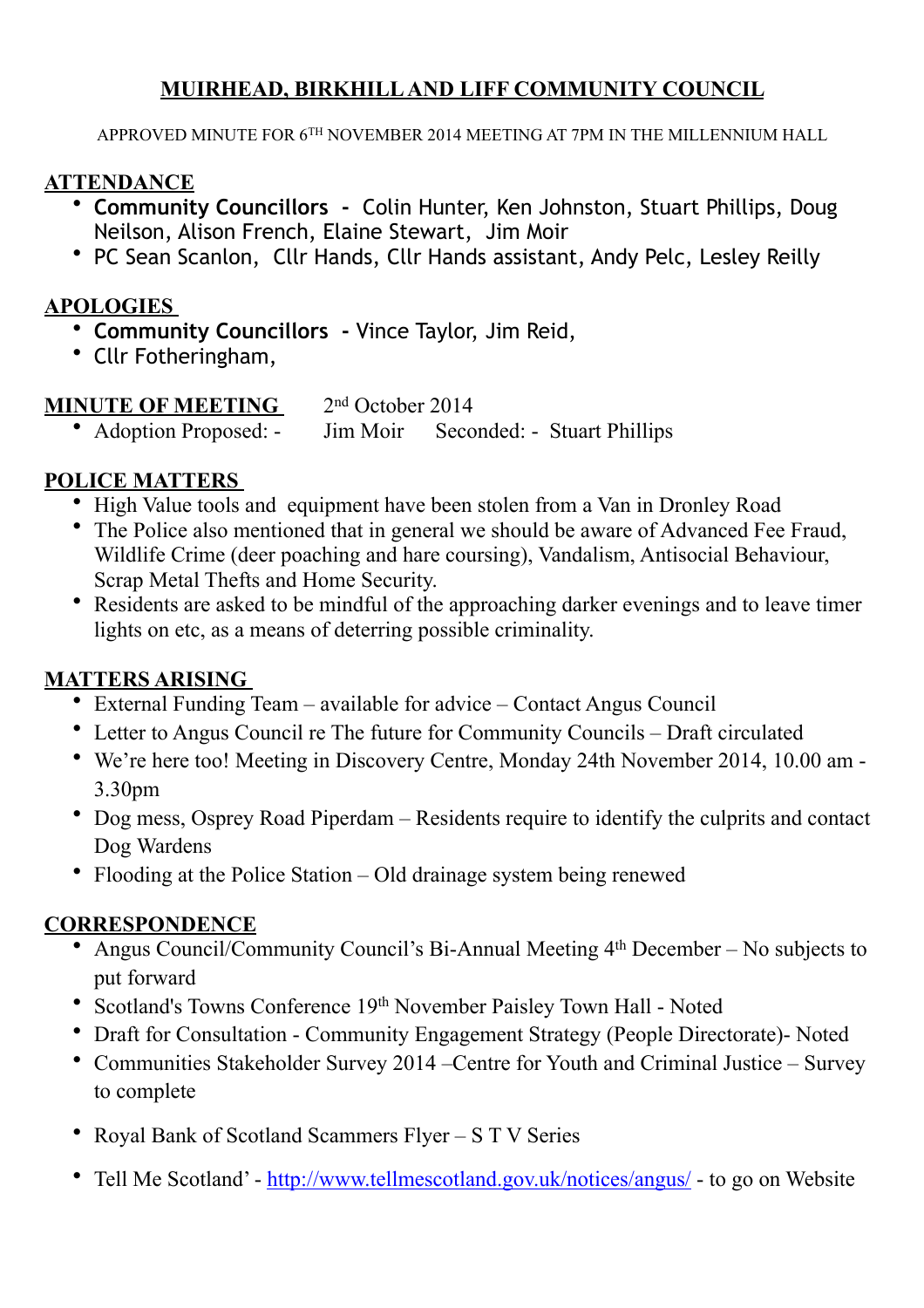- SURF Scotland's Independent Regeneration Network Awards evening Noted
- Angus Council [New home insurance for council tenants](http://www.angus.gov.uk/news/article/51/new_home_insurance_for_council_tenants) Noted

### **BUSES**

• New system for after hours buses from Monifieth not working as well as expected

### **ROADS**

- Pavement and fences on A923 being repaired
- Fences on the Newtyle Road require work to be done
- Site meeting regarding the Osprey Road + Osprey Bank and Osprey Rise adoption problems – Cllr Hands to investigate

### **FINANCE**

• Insurance has been paid

### **WEB SITE**

• Scottish Community Councils Online Study - Centre for Social Informatics at Edinburgh Napier University.

Response has been given to Kevin Ditcham, Angus Council and report authors

• We are to invite Richard Watson of Rapier Systems to a Community Council Meeting Email [richardw@rapiersystems.com](mailto:richardw@rapiersystems.com) [www.rapiersystems.com](http://www.rapiersystems.com) Tel 08452996171 Mobile 07788255266

# **PLANNING**

- **Ref: 14/00828/FULL** Erection of new house and garage at Ravenshaw, 1 Berryhill Rd, Fowlis, DD2 5SH for a Mr Bruce Robertson.
- **Ref: 14/00833/FULL** Formation of two first floor dormers with associated internal alterations at 32, Dronley Road, Birkhill DD2 5QD for a Mr & Mrs D Hill

# **A O C B**

- Grass cutting at Henderson Park has ceased due to payment from the developer not being forthcoming. There is some doubt which company is responsible for the payment.
- A steering committee will require to be formed to enable the establishment of the South West Sidlaw Development Trust
- Discussion took place on the date of next meeting, decision to leave the date as is 4/12/2014
- The comment was made that other Community Councils in other areas have Senior Council Officers attend their meetings to take on board and deal with items which arise

# **DATE OF NEXT MEETING** 4<sup>th</sup> December in the Millennium Hall Birkhill